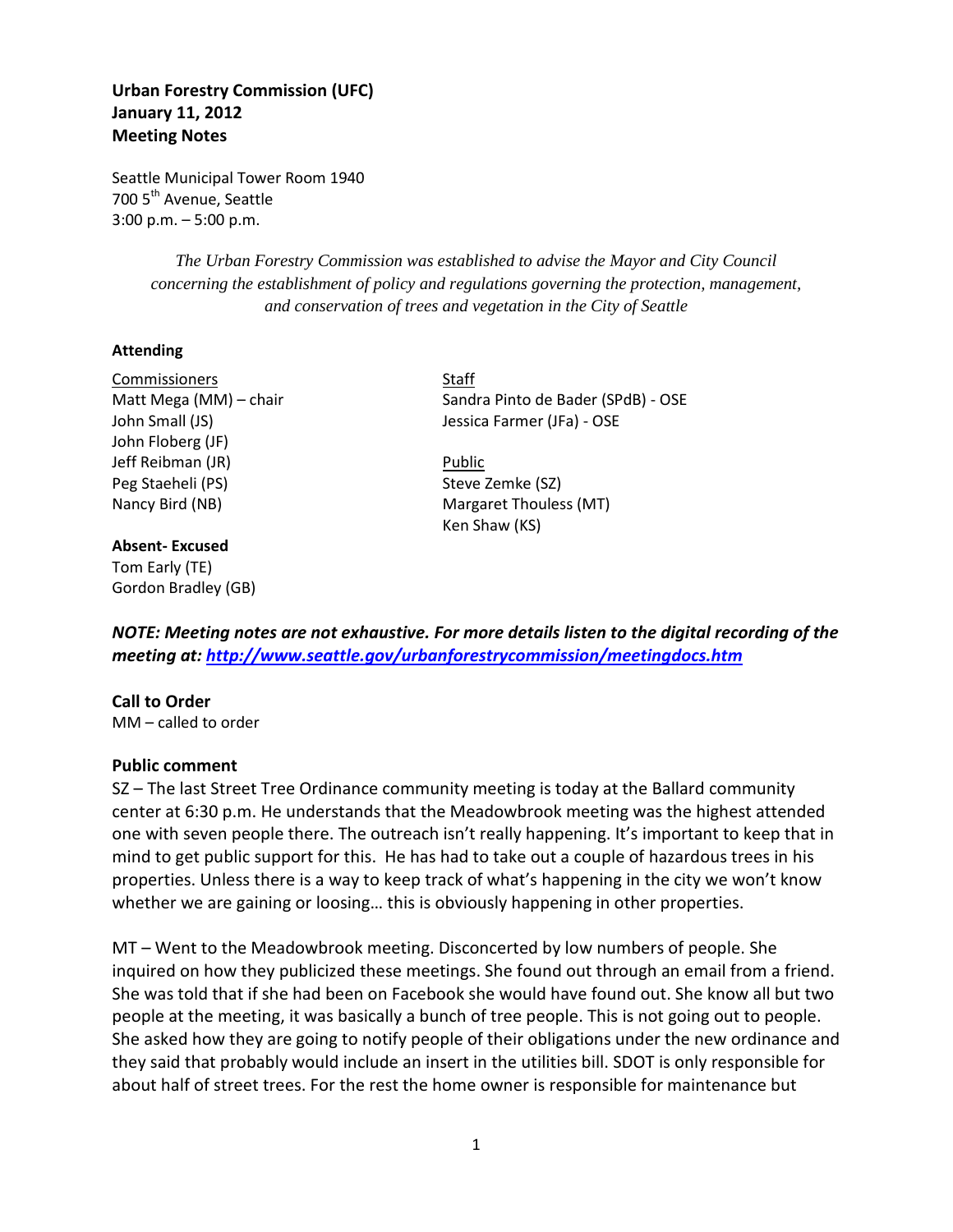would need to get a permit. Most people don't know about this. When she bought her house nobody told her that the street tree outside was her responsibility.

KS – He is a member of Friends of Schmitz Park. He has worked with the group for 17 years. What he keeps seeing is that we need everybody and not everybody is involved. Some trees took down power lines and didn't have power for many hours. He had to find the fallen tree and report it himself. We don't have everybody in the city involved somehow for caring for our city, whether it's trees or other things. We need to focus on total involvement. When his parents were sick he dropped from over 1,000 hours of volunteer labor because he was taking care of his parents. It didn't feel good that the Green Seattle people would not follow up on the work they had done. He saw the re-growth of blackberry thickets. When people came to remove ivy they didn't pick it up. He has lots of ideas to share if the Board is interested in listening to what he has to say.

# **Approval of December 7 and December 14 minutes**

**ACTION**: **A motion was made to approve the December 7 meeting notes as written. The motion was seconded and carried.** 

**ACTION**: **A motion was made to approve the December 14 meeting notes as written. The motion was seconded and carried.** 

# **2011 Trees for Neighborhoods Program report – Jessica Farmer (OSE)**

Jessica Farmer, Trees for Neighborhoods Project Manager from the Office of Sustainability and Environment (OSE) delivered the report on the 2011 program.

The program provided 1,000 trees to residents of the City of Seattle for planting in their yards and planting strips. Altogether, the program gave out 75 fruit trees, 400 small trees, and 525 medium to large trees. 135 of the trees distributed were approved by SDOT arborists for planting as street trees at 75 residences throughout the city. Of the 525 medium and large trees, 39.8% went to addresses on the south side of Seattle, and 27.3% went to addresses in Northwest Seattle and Ballard, areas with lower existing canopy cover. Program outreach was targeted to these neighborhoods to support the Urban Forest Management Plan goals for canopy cover.

Participants attended a workshop on how to properly plant and care for their young trees and received free watering bags, coupons for free compost, and educational materials providing information about tree planting and care.

PS – Was there a question about 'did you talk to your neighbor'?

JFa – she will build that into recommendations for next years' program

PS – it would be important to track that in the survey

JF- measure leverage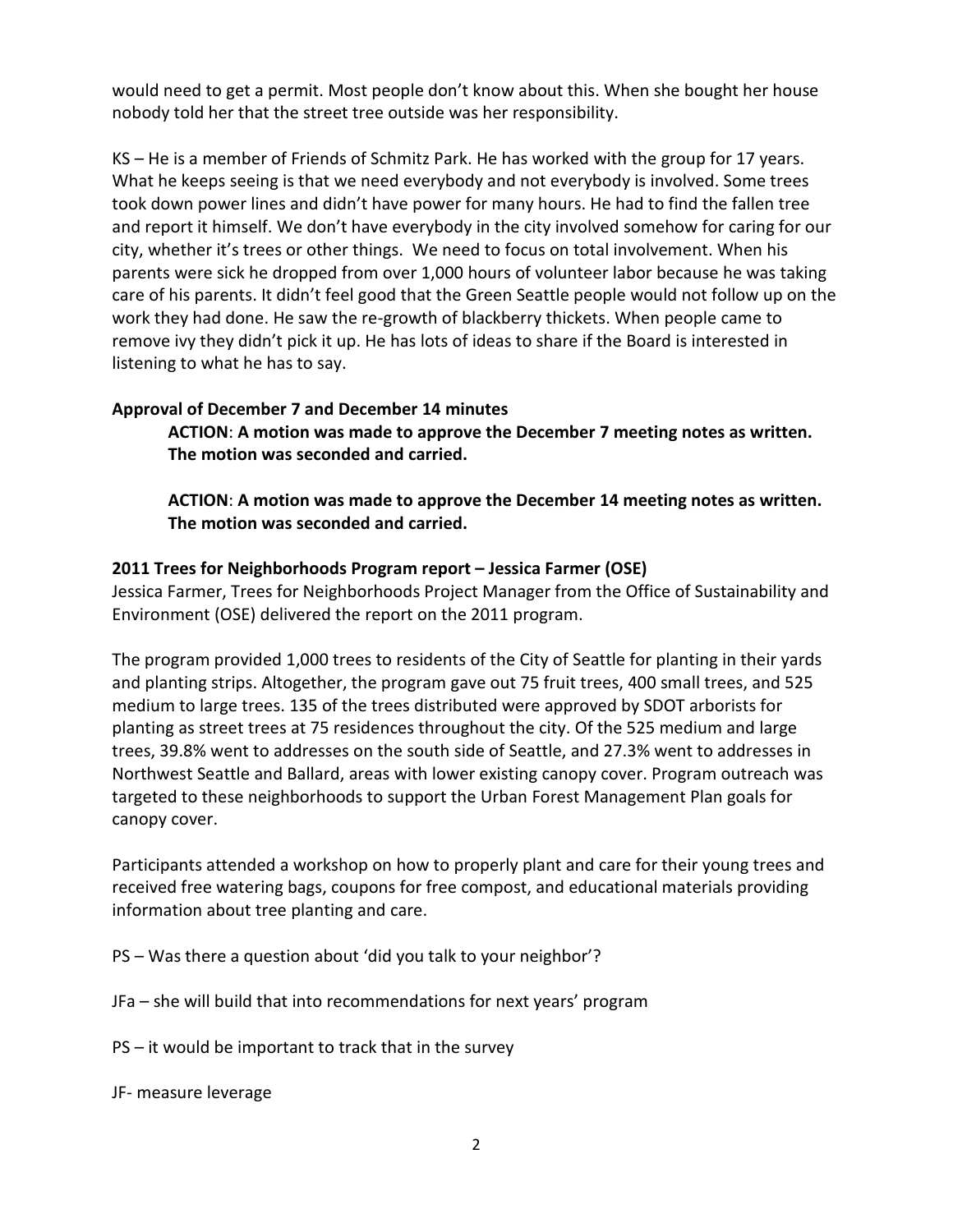JS – was there an effort to track SCL removals?

JFa – yes, through the Urban Tree Replacement Program. Trees for Neighborhoods works closely with SCL to provide preferential access to the program for people whose trees have been removed by SCL. The program allows a maximum of four trees per household.

NB – curious as to where they placed their trees… in the front yard, back yard, street? Did they have gardens?

JFa – there were participants that are 'over-planters' but nothing consistent

MM – Great program. Will there be site visits to measure survivability? This would be a great opportunity for Seattle Audubon or the UFC to look at survivability and cumulative positive impacts of trees being planted, doing the tree wiki. Likes the fact that the program is targeting low canopy cover areas but that was open to the whole city.

SPdB – yes, and also there is a survivability survey that goes out to past years participants.

PS – was there specific mention that they are responsible for the maintenance of their street trees?

JFa – there was a disclaimer as well as a document they signed promising to care for their trees.

PS – did it say they would be responsible for utility damage (according to SDOT's street tree ordinance)?

JF – interesting to see the spread of natives vs. non-natives in the species selected.

SPdB – the program provides species diversity compared to past years and also provides tree options appropriate for different locations and preferences.

### **Street Tree Ordinance recommendation - vote**

Peg talked to SDOT – they have been working on the ordinance since it was presented to the UFC for comment.

JR – maybe use sight triangles when they have a stop line. Maybe at controlled intersections reduce the no planting zone to that of a sight triangle.

JS- should it be a consideration of use? Not much work done to understand how many trees would be out of compliance. Would i-Tree study provide enough points to figure out threes within sight triangle?

JF – how did the outreach occurred? If would be important to find out whether the outreach was appropriate and there simply was not enough interest? Was it advertised in neighborhood blogs? Did they reach out to Trees for Neighborhoods participants?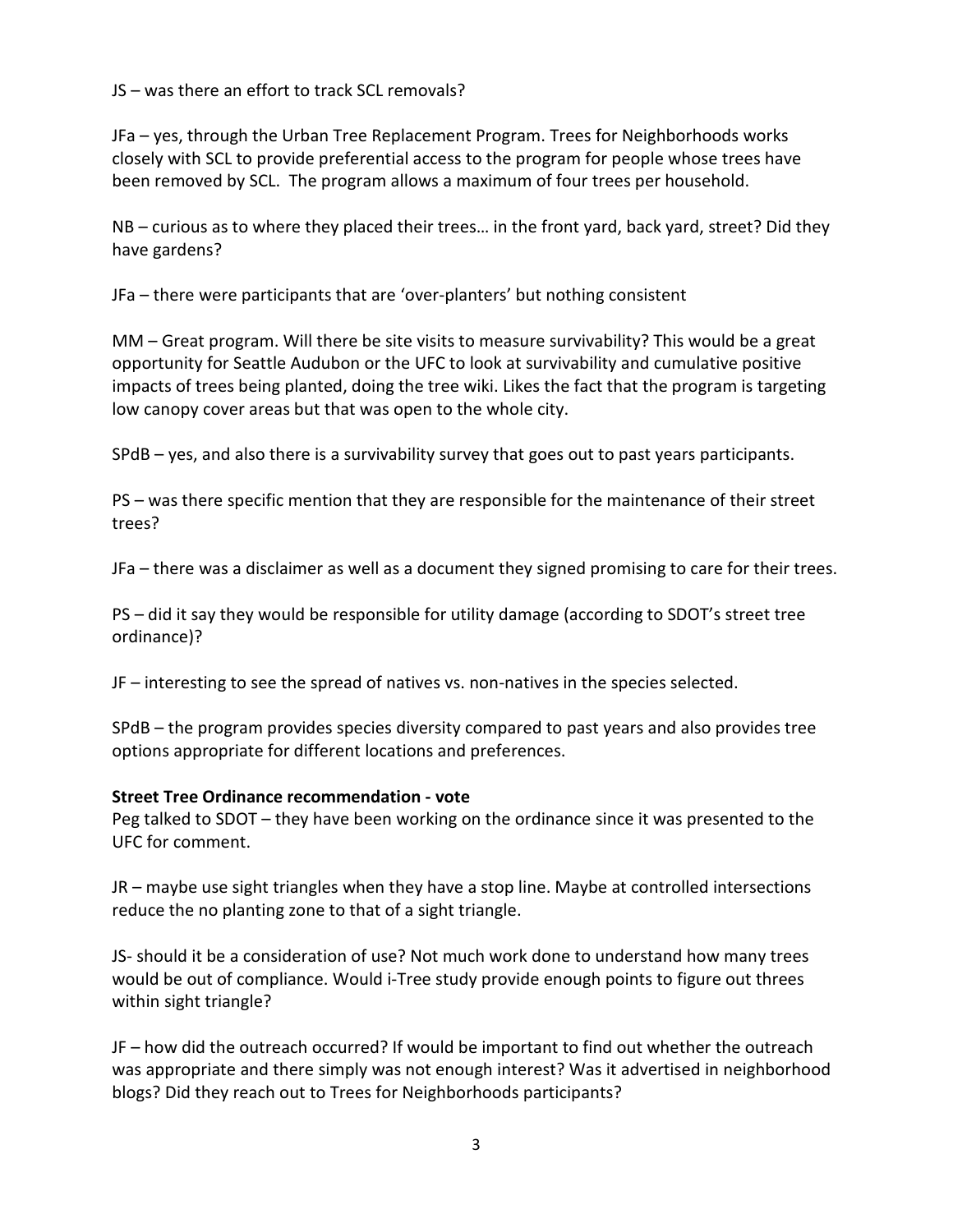MM – it is issues based, went out to POSA and not a lot of POSA folks attended.

PS – include disclaimer in Trees for Neighborhoods program that people will be liable for damage to utilities.

MM – doing education and outreach around ordinances.

NB - Go to places where people are already and take the message to them so they don't have to go to another meeting.

JS – there is discontinuity to what people might perceive this ordinance refers to. Public vs. private trees.

### **UFC 2012 Work Plan – continues**

MM – thank you to Sandra for putting together this first draft.

JF – what are the follow up steps for these meetings about the UFMP update?

SPdB – City staff would like to receive specific feedback from the UFC

NB – Will be creating a strategy for industrial land-uses to accomplish canopy cover goals.

PS – industrial area near the shoreline is important. Looking for corridors of trees. If repaving or re-stripping could trigger tree planting in industrial properties.

JS – the Shoreline Master Program, Superfund and others are driving the Duwamish river corridor. The UFMP would be insignificant comparatively speaking.

PS – okay, take it out. North of West Seattle freeway.

JS – would agree to lower the canopy cover goal for industrial areas and pick it up in another land use

PS- nothing to do with current situation statement. You can work on a strip. Also, there are no good strategies for single family.

NB – for industrial area could re-visit the drainage strategy, SPU's CSOs

PS- impact of planting smaller trees in industrial areas? Planting in industrial ROWs. Get a couple of people and talk about restoration in industrial corridors. Talk to us about your costs for planting trees.

MM - Get Peg Gainer here?

PS – what percentage of industrial area is ROW?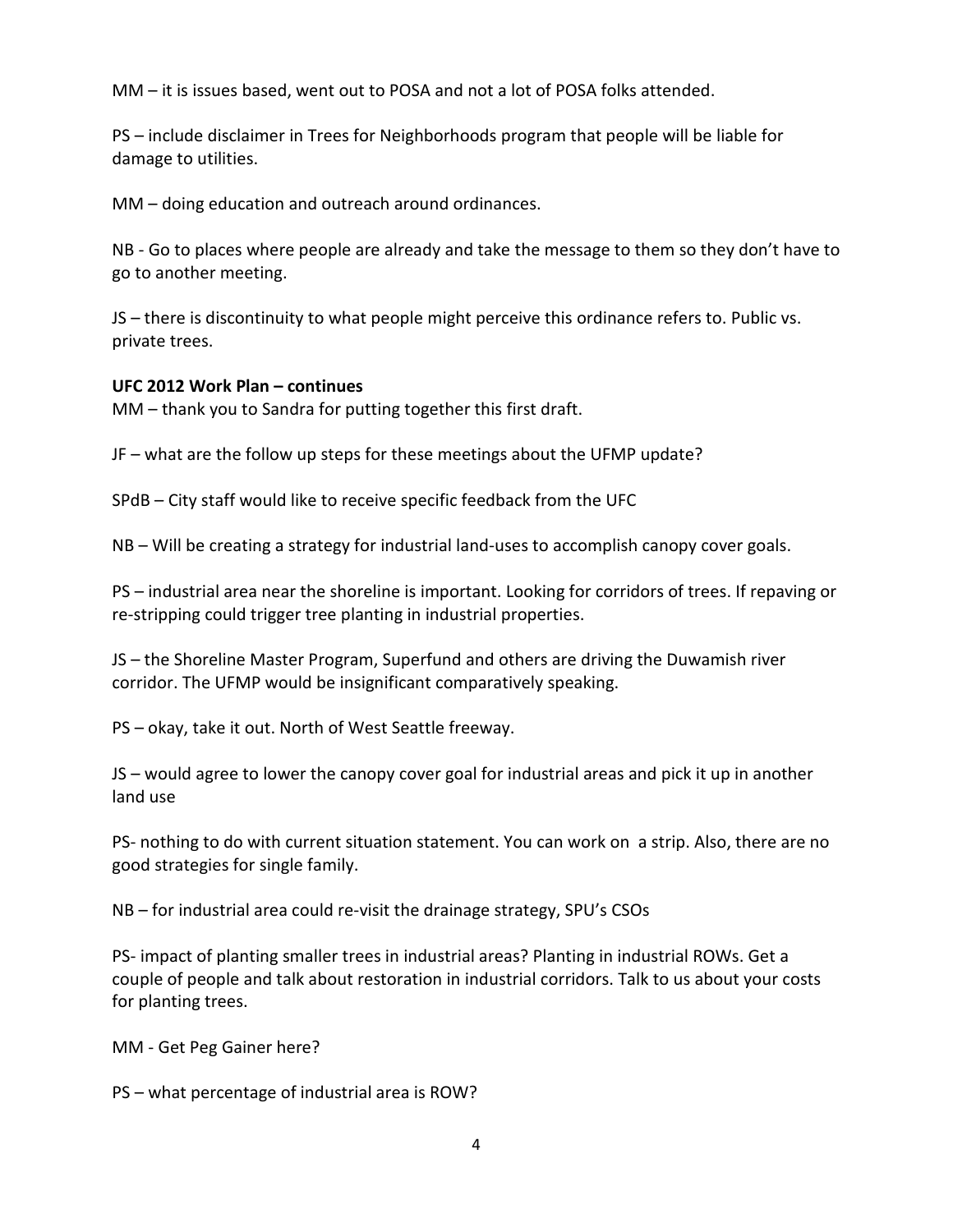### JS – 24% based on GIS

MM – will continue discussing the Work Plan at next meeting

#### **2011 UFC Annual Report**

Moved to next meeting

#### **New business and announcements**

**Adjourn**

#### **Community comment:**

**From:** Michael Oxman [mailto:michaeloxman@comcast.net] **Sent:** Monday, January 09, 2012 1:46 PM **To:** Pinto\_de\_Bader, Sandra **Subject:** Attn.: Urban Forestry Commission

Seattle Urban Forestry Commission,

The final arguement concerning street trees is the 800 pound gorilla, and that is that the city has not accepted liability for all trees located between the sidewalk & the curb. By ingenuously placing responsibility for tree maintenance on the adjacent property owner, we ignore the many court cases where the city has had to pay damages for 'trip & fall' claims and traffic accidents involving street trees. The city needs to accept both liability and the resulting obligation for maintenance of over 100,000 street trees it has disowned.

The SDOT tree inventory is not a public document: it is available only on the proprietary Hansen Geographic Information System (GIS) system available by employee password only on the city's computers.

All city ordinances must have a statement of financial implications. The current street tree ordinance has costs to enforce it, which are unknown.

Prior to enacting this proposal, we need to know what the number of violations per year are, and the amount of time city employees spend processing these cases. The new proposal will purportedly have more effectiveness, so we also need to know how the enforcement costs will increase. The same units of measuring costs must be used in each case for an effective comparison.

Council Resolution 31138 also asks for a permit process covering removal of trees from private property, which is planned to be introduced in the Spring of 2012. We need to know how the same SDOT inspectors will interface with the Planning Department tree inspection program.

Since the street tree ordinance is so closely intertwined with the citywide tree ordinance, why aren't they both being introduced at the same time? The 2007 Urban Forest Management Plan (UFMP) talks about integrated management, so how is the street tree proposal mixed in with the form of the ordinance regulating removal of trees from private property?

A proposed tree ordinance that failed in 2010 stated that no tree removal permit process exists, and a permit system is unworkable, yet the Critical Areas ordinance has a provision for removing trees by a permit administered by the DPD. We were lied to. We also know that the Parks department has a tree removal permit application form for neighbors whose view is blocked by park trees on the hillside. Here we see that SDOT also has such a permit system, and intends to tighten it up.